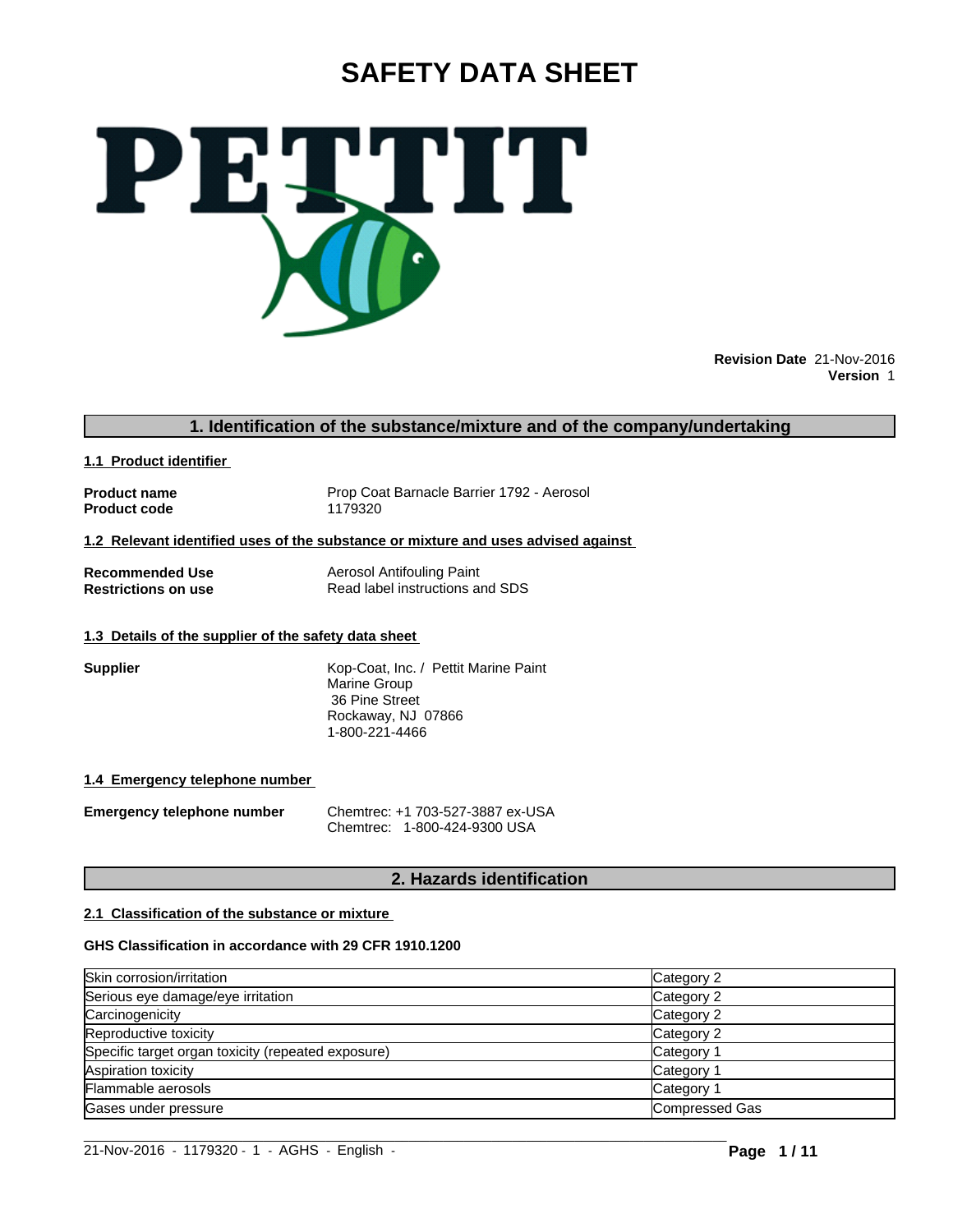#### **2.2 Label elements**

**Signal Word Danger** 

**Hazard Statements** Causes skin irritation Causes serious eye irritation Suspected of causing cancer Suspected of damaging fertility or the unborn child Causes damage to organs through prolonged or repeated exposure May be fatal if swallowed and enters airways Extremely flammable aerosol Contains gas under pressure; may explode if heated



# **Precautionary Statements - Prevention**

Obtain special instructions before use Do not handle until all safety precautions have been read and understood Use personal protective equipment as required Wash face, hands and any exposed skin thoroughly after handling Do not breathe dust/fume/gas/mist/vapors/spray Do not eat, drink or smoke when using this product Keep away from heat/sparks/open flames/hot surfaces. - No smoking Pressurized container: Do not pierce or burn, even after use Do not spray on an open flame or other ignition source

#### **Precautionary Statements - Response**

If exposed or concerned: Get medical advice/attention IF IN EYES: Rinse cautiously with water for several minutes. Remove contact lenses, if present and easy to do. Continue rinsing If eye irritation persists: Get medical advice/attention IF ON SKIN: Wash with plenty of soap and water If skin irritation occurs: Get medical advice/attention Take off contaminated clothing and wash before reuse IF SWALLOWED: Immediately call a POISON CENTER or doctor/physician Do NOT induce vomiting

 $\overline{\phantom{a}}$  ,  $\overline{\phantom{a}}$  ,  $\overline{\phantom{a}}$  ,  $\overline{\phantom{a}}$  ,  $\overline{\phantom{a}}$  ,  $\overline{\phantom{a}}$  ,  $\overline{\phantom{a}}$  ,  $\overline{\phantom{a}}$  ,  $\overline{\phantom{a}}$  ,  $\overline{\phantom{a}}$  ,  $\overline{\phantom{a}}$  ,  $\overline{\phantom{a}}$  ,  $\overline{\phantom{a}}$  ,  $\overline{\phantom{a}}$  ,  $\overline{\phantom{a}}$  ,  $\overline{\phantom{a}}$ 

#### **Precautionary Statements - Storage**

Store locked up Protect from sunlight. Store in a well-ventilated place Do not expose to temperatures exceeding 122°F (50°C)

#### **Precautionary Statements - Disposal**

Dispose of contents/container to an approved waste disposal plant

**2.3. Other Hazards Hazards not otherwise classified (HNOC)**  Not Applicable

**2.4 Other information**  Not Applicable

**Unknown Acute Toxicity**  $\lt$  1% of the mixture consists of ingredient(s) of unknown toxicity

# **3. Composition/Information on Ingredients**

 $\_$  ,  $\_$  ,  $\_$  ,  $\_$  ,  $\_$  ,  $\_$  ,  $\_$  ,  $\_$  ,  $\_$  ,  $\_$  ,  $\_$  ,  $\_$  ,  $\_$  ,  $\_$  ,  $\_$  ,  $\_$  ,  $\_$  ,  $\_$  ,  $\_$  ,  $\_$  ,  $\_$  ,  $\_$  ,  $\_$  ,  $\_$  ,  $\_$  ,  $\_$  ,  $\_$  ,  $\_$  ,  $\_$  ,  $\_$  ,  $\_$  ,  $\_$  ,  $\_$  ,  $\_$  ,  $\_$  ,  $\_$  ,  $\_$  ,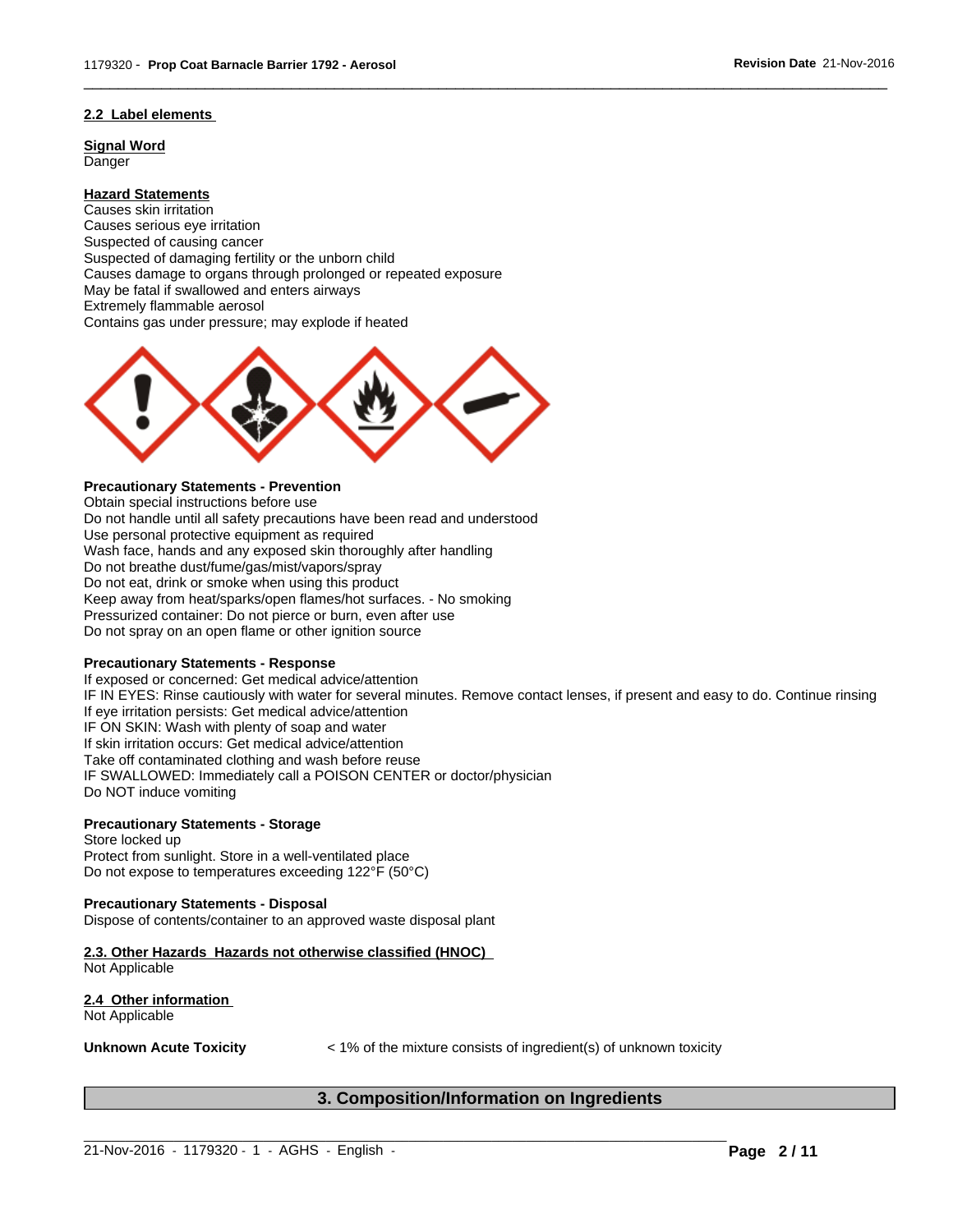**Substance**  Not applicable **Mixture** 

| <b>Chemical Name</b>    | <b>CAS-No</b>  | Weight %  |
|-------------------------|----------------|-----------|
| Toluene                 | 108-88-3       | $10 - 20$ |
| Propane                 | 74-98-6        | $10 - 20$ |
| ALIPHATIC NAPHTHA       | 64742-88-7     | $5 - 10$  |
| <b>Butane</b>           | 106-97-8       | $5 - 10$  |
| <b>Stoddard Solvent</b> | 8052-41-3      | 1 - 5     |
| Ethylbenzene            | $100 - 41 - 4$ | 1 - 5     |

 $\overline{\phantom{a}}$  ,  $\overline{\phantom{a}}$  ,  $\overline{\phantom{a}}$  ,  $\overline{\phantom{a}}$  ,  $\overline{\phantom{a}}$  ,  $\overline{\phantom{a}}$  ,  $\overline{\phantom{a}}$  ,  $\overline{\phantom{a}}$  ,  $\overline{\phantom{a}}$  ,  $\overline{\phantom{a}}$  ,  $\overline{\phantom{a}}$  ,  $\overline{\phantom{a}}$  ,  $\overline{\phantom{a}}$  ,  $\overline{\phantom{a}}$  ,  $\overline{\phantom{a}}$  ,  $\overline{\phantom{a}}$ 

The exact percentage (concentration) of composition has been withheld as a trade secret.

### **4. First aid measures**

#### **4.1 Description of first-aid measures**

| <b>General advice</b>                                                                                                                                                                                                                                                                                     | For further assistance, contact your local Poison Control Center.                                                                                                                                                      |  |  |  |  |
|-----------------------------------------------------------------------------------------------------------------------------------------------------------------------------------------------------------------------------------------------------------------------------------------------------------|------------------------------------------------------------------------------------------------------------------------------------------------------------------------------------------------------------------------|--|--|--|--|
| Immediately flush with plenty of water. After initial flushing, remove any contact lenses and<br>Eye contact<br>continue flushing for at least 15 minutes. Tilt the head to prevent chemical from transferring<br>to the uncontaminated eye. Call a poison control center or doctor for treatment advice. |                                                                                                                                                                                                                        |  |  |  |  |
| <b>Skin contact</b>                                                                                                                                                                                                                                                                                       | Wash off immediately with plenty of water for at least 15 minutes. Remove contaminated<br>clothing and shoes. Wash contaminated clothing before reuse. Call a poison control center<br>or doctor for treatment advice. |  |  |  |  |
| <b>Inhalation</b><br>Move victim to fresh air. If not breathing, give artificial respiration. If breathing is difficult,<br>give oxygen. Call a poison control center or doctor for treatment advice.                                                                                                     |                                                                                                                                                                                                                        |  |  |  |  |
| Rinse mouth. Do NOT induce vomiting. Call a physician or poison control center<br>Ingestion<br>immediately. If a person vomits when lying on his back, place him in the recovery position.                                                                                                                |                                                                                                                                                                                                                        |  |  |  |  |
|                                                                                                                                                                                                                                                                                                           | 4.2 Most important symptoms and effects, both acute and delayed                                                                                                                                                        |  |  |  |  |
| <b>Symptoms</b>                                                                                                                                                                                                                                                                                           | See Section 2.2, Label Elements and/or Section 11, Toxicological effects.                                                                                                                                              |  |  |  |  |
|                                                                                                                                                                                                                                                                                                           | 4.3 Indication of any immediate medical attention and special treatment needed                                                                                                                                         |  |  |  |  |
| Notes to physician                                                                                                                                                                                                                                                                                        | There is no specific antidote for effects from overexposure to this material. Treat<br>symptomatically.                                                                                                                |  |  |  |  |
|                                                                                                                                                                                                                                                                                                           | _ _ _ _ _ _ _                                                                                                                                                                                                          |  |  |  |  |

# **5. Fire-Fighting Measures**

#### **5.1 Extinguishing media**

#### **Suitable extinguishing media**

Foam. Carbon dioxide (CO 2). Dry chemical. Water spray or fog. Water may be used to cool and prevent the rupture of containers that are exposed to the heat from a fire.

**Unsuitable Extinguishing Media** Water may be unsuitable for extinguishing fires.

#### **5.2 Special hazards arising from the substance or mixture**

#### **Special Hazard**

Most vapors are heavier than air. They will spread along ground and collect in low or confined areas (sewers, basements, tanks) Vapors may travel to areas away from work site before igniting/flashing back to vapor source Thermal decomposition can lead to release of irritating gases and vapors Immediately place absorbent material in a sealed water-filled metal container to avoid spontaneous combustion of absorbent material contaminated with this product Evolution of CO2 in closed containers causes overpressure and produces a risk of bursting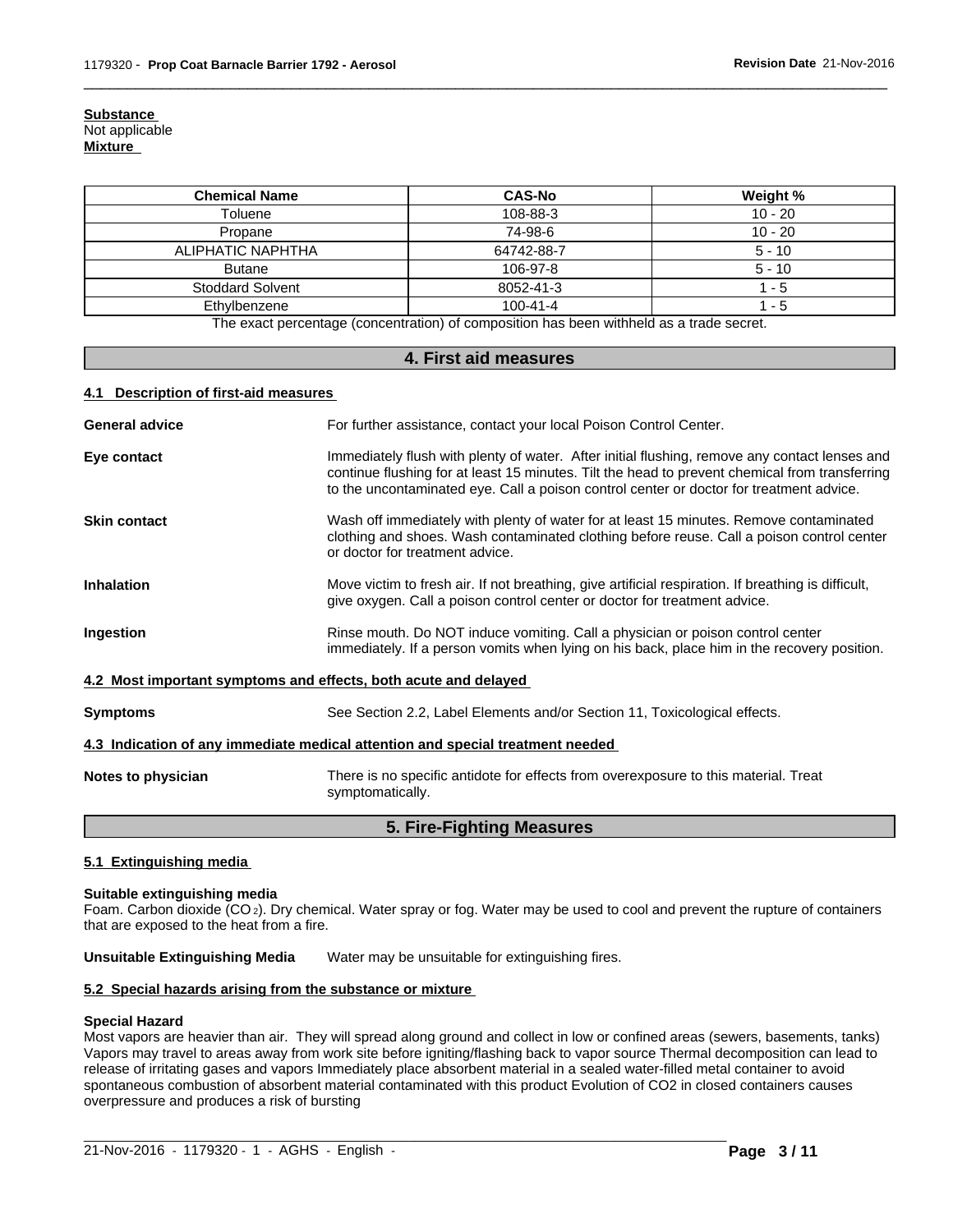**Hazardous Combustion Products** Possible formation of carbon oxides, nitrogen oxides, and hazardous organic compounds.

 $\overline{\phantom{a}}$  ,  $\overline{\phantom{a}}$  ,  $\overline{\phantom{a}}$  ,  $\overline{\phantom{a}}$  ,  $\overline{\phantom{a}}$  ,  $\overline{\phantom{a}}$  ,  $\overline{\phantom{a}}$  ,  $\overline{\phantom{a}}$  ,  $\overline{\phantom{a}}$  ,  $\overline{\phantom{a}}$  ,  $\overline{\phantom{a}}$  ,  $\overline{\phantom{a}}$  ,  $\overline{\phantom{a}}$  ,  $\overline{\phantom{a}}$  ,  $\overline{\phantom{a}}$  ,  $\overline{\phantom{a}}$ 

# **Explosion Data**

**Sensitivity to Mechanical Impact** Not sensitive. **Sensitivity to Static Discharge** Yes.

#### **5.3 Advice for firefighters**

Evacuate personnel to safe areas. Move non-burning material, as feasible, to a safe location as soon as possible. As in any fire, wear self-contained breathing apparatus pressure-demand, MSHA/NIOSH (approved or equivalent) and full protective gear. Cool containers with flooding quantities of water until well after fire is out. Thoroughly decontaminate all protective equipment after use. DO NOT extinguish a fire resulting from the flow of flammable liquid until the flow of the liquid is effectively shut off. This precaution will help prevent the accumulation of an explosive vapor-air mixture after the initial fire is extinguished.

# **6. Accidental Release Measures**

#### **6.1 Personal precautions, protective equipment and emergency procedures**

Avoid contact with skin, eyes and clothing. Ensure adequate ventilation. ELIMINATE all ignition sources (no smoking, flares, sparks or flames in immediate area). Stop leak if you can do it without risk. Refer to protective measures listed in sections 7 and 8. Avoid exceeding of the given occupational exposure limits (see section 8). Personal protection needs must be evaluated based on information provided on this sheet and the special circumstances created by the spill including; the material spilled, the quantity of the spill, the area in which the spill occurred, and the training and the expertise of employees in the area responding to the spill.

#### **6.2 Environmental precautions**

Prevent product from entering drains. Prevent entry into waterways, sewers, basements or confined areas. See Section 12 for additional Ecological information.

#### **6.3 Methods and materials for containment and cleaning up**

| <b>Methods for Containment</b> | Dike far ahead of liquid spill for later disposal. Absorb with earth, sand or other<br>non-combustible material and transfer to containers for later disposal. Prevent further<br>leakage or spillage if safe to do so. A vapor suppressing foam may be used to reduce<br>vapors. Shut off ignition sources; including electrical equipment and flames. |
|--------------------------------|---------------------------------------------------------------------------------------------------------------------------------------------------------------------------------------------------------------------------------------------------------------------------------------------------------------------------------------------------------|
| Methods for cleaning up        | Use a non-combustible material like vermiculite, sand or earth to soak up the product and<br>place into a container for later disposal. Ground and bond containers when transferring<br>material. Take precautionary measures against static discharges.                                                                                                |

### **7. Handling and storage**

#### **7.1 Precautions for safe handling**

| Advice on safe handling                                          | Ensure adequate ventilation. Ground and bond containers when transferring material.<br>Handle in accordance with good industrial hygiene and safety practice. Avoid contact with<br>skin, eyes and clothing. Keep away from open flames, hot surfaces and sources of ignition.<br>Take precautionary measures against static discharges. Do not eat, drink or smoke when<br>using this product. Use according to package label instructions. Empty containers may<br>retain product residue or vapor. Do not pressurize, cut, weld, braze, solder, drill, grind, or<br>expose container to heat, flame, sparks, static electricity, or other sources of ignition. No<br>smoking. Vapors may form explosive mixtures with air. Take necessary action to avoid<br>static electricity discharge (which might cause ignition of organic vapors). |
|------------------------------------------------------------------|----------------------------------------------------------------------------------------------------------------------------------------------------------------------------------------------------------------------------------------------------------------------------------------------------------------------------------------------------------------------------------------------------------------------------------------------------------------------------------------------------------------------------------------------------------------------------------------------------------------------------------------------------------------------------------------------------------------------------------------------------------------------------------------------------------------------------------------------|
| <b>Hygiene measures</b>                                          | Avoid contact with skin, eyes and clothing. Remove and wash contaminated clothing before<br>re-use. Do not eat, drink or smoke when using this product. Wash hands before breaks and<br>immediately after handling the product.                                                                                                                                                                                                                                                                                                                                                                                                                                                                                                                                                                                                              |
| 7.2 Conditions for safe storage, including any incompatibilities |                                                                                                                                                                                                                                                                                                                                                                                                                                                                                                                                                                                                                                                                                                                                                                                                                                              |
| <b>Storage Conditions</b>                                        | Keep container tightly closed in a dry and well-ventilated place. Keep away from heat, hot                                                                                                                                                                                                                                                                                                                                                                                                                                                                                                                                                                                                                                                                                                                                                   |

 $\_$  ,  $\_$  ,  $\_$  ,  $\_$  ,  $\_$  ,  $\_$  ,  $\_$  ,  $\_$  ,  $\_$  ,  $\_$  ,  $\_$  ,  $\_$  ,  $\_$  ,  $\_$  ,  $\_$  ,  $\_$  ,  $\_$  ,  $\_$  ,  $\_$  ,  $\_$  ,  $\_$  ,  $\_$  ,  $\_$  ,  $\_$  ,  $\_$  ,  $\_$  ,  $\_$  ,  $\_$  ,  $\_$  ,  $\_$  ,  $\_$  ,  $\_$  ,  $\_$  ,  $\_$  ,  $\_$  ,  $\_$  ,  $\_$  ,

surfaces, sparks, open flames and other ignition sources. No smoking. Keep in properly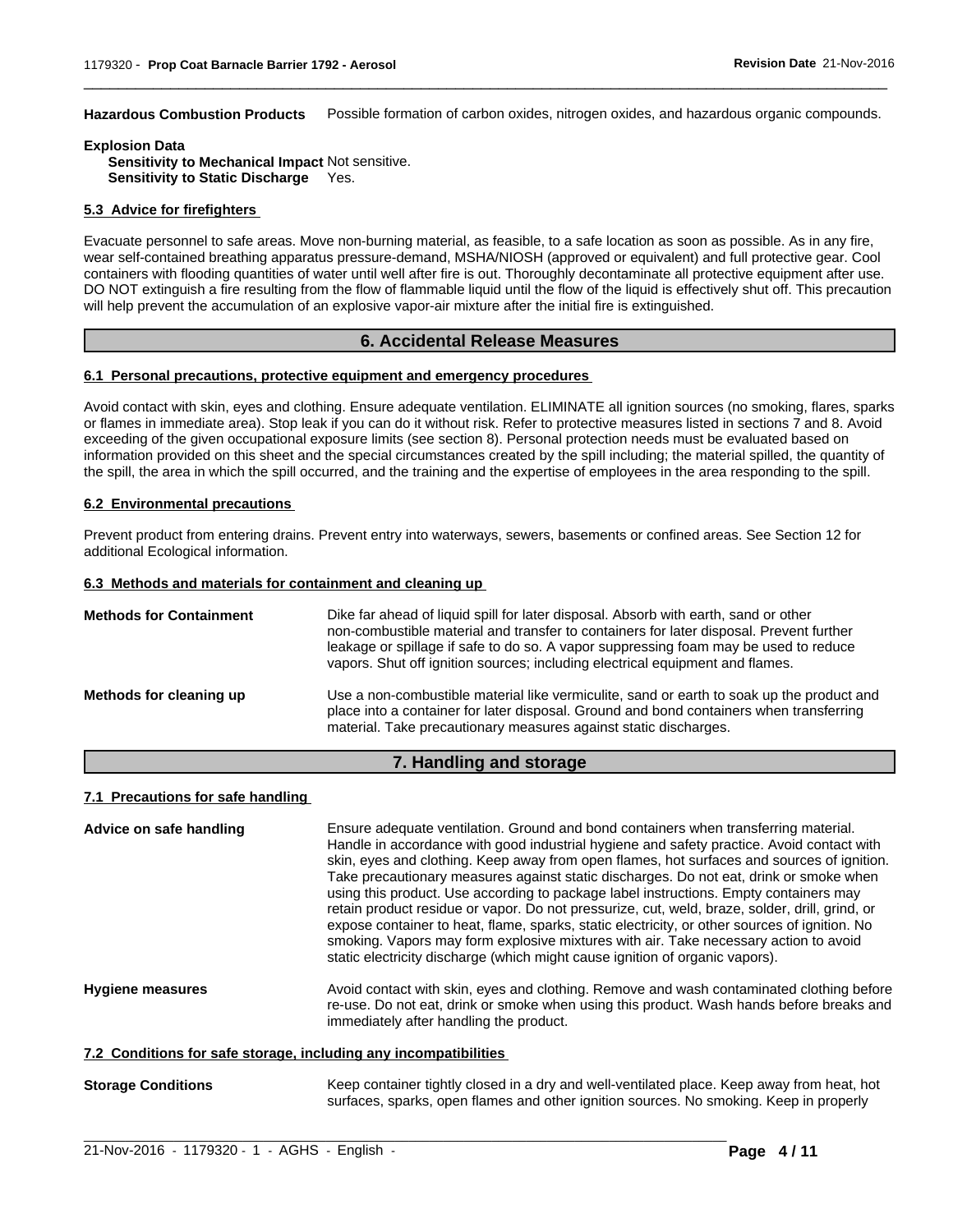labeled containers. Keep away from food, drink and animal feedingstuffs. Store in accordance with local regulations. Protect from sunlight. Store in a well-ventilated place. Product should be stored below 122°F.

 $\overline{\phantom{a}}$  ,  $\overline{\phantom{a}}$  ,  $\overline{\phantom{a}}$  ,  $\overline{\phantom{a}}$  ,  $\overline{\phantom{a}}$  ,  $\overline{\phantom{a}}$  ,  $\overline{\phantom{a}}$  ,  $\overline{\phantom{a}}$  ,  $\overline{\phantom{a}}$  ,  $\overline{\phantom{a}}$  ,  $\overline{\phantom{a}}$  ,  $\overline{\phantom{a}}$  ,  $\overline{\phantom{a}}$  ,  $\overline{\phantom{a}}$  ,  $\overline{\phantom{a}}$  ,  $\overline{\phantom{a}}$ 

**Materials to Avoid** Strong oxidizing agents.

# **8. Exposure controls/personal protection**

# **8.1 Exposure Guidelines**

| <b>Chemical Name</b>                 | <b>ACGIH TLV</b> | <b>OSHA PEL</b>                              | <b>British Columbia</b>                                   | <b>Alberta</b>                                                | Quebec                                                     | <b>Ontario TWAEV</b>      |
|--------------------------------------|------------------|----------------------------------------------|-----------------------------------------------------------|---------------------------------------------------------------|------------------------------------------------------------|---------------------------|
| Toluene                              | TWA: 20 ppm      | TWA: 200 ppm                                 | TWA: 20 ppm                                               | TWA: 50 ppm                                                   | TWA: 50 ppm                                                | TWA: 20 ppm               |
| 108-88-3                             |                  | Ceiling: 300 ppm                             | Adverse<br>reproductive effect                            | TWA: 188 mg/m <sup>3</sup><br>Skin                            | TWA: $188 \text{ mg/m}^3$<br>Skin                          |                           |
| Propane<br>74-98-6                   | TWA: 1000 ppm    | TWA: 1000 ppm<br>TWA: 1800 mg/m <sup>3</sup> | TWA: 1000 ppm                                             | TWA: 1000 ppm                                                 | TWA: 1000 ppm<br>TWA: 1800 mg/m <sup>3</sup>               | TWA: 1000 ppm             |
| <b>Butane</b><br>106-97-8            | STEL: 1000 ppm   |                                              | TWA: 1000 ppm<br>STEL: 750 ppm                            | TWA: 1000 ppm                                                 | TWA: 800 ppm<br>TWA: 1900 mg/m <sup>3</sup>                | TWA: 1000 ppm             |
| <b>Stoddard Solvent</b><br>8052-41-3 | TWA: 100 ppm     | TWA: 500 ppm<br>TWA: 2900 mg/m <sup>3</sup>  | TWA: 290 mg/m <sup>3</sup><br>STEL: 580 mg/m <sup>3</sup> | TWA: 100 ppm<br>TWA: $572 \text{ mg/m}^3$                     | TWA: 100 ppm<br>TWA: $525 \text{ mg/m}^3$                  | TWA: $525 \text{ mg/m}^3$ |
| Ethylbenzene<br>100-41-4             | TWA: 20 ppm      | TWA: 100 ppm<br>TWA: 435 mg/m <sup>3</sup>   | TWA: 20 ppm                                               | TWA: 100 ppm<br>TWA: $434$ mg/m <sup>3</sup><br>STEL: 125 ppm | TWA: 100 ppm<br>TWA: $434 \text{ mg/m}^3$<br>STEL: 125 ppm | TWA: 20 ppm               |
|                                      |                  |                                              |                                                           | STEL: 543 mg/m <sup>3</sup>                                   | STEL: $543$ mg/m <sup>3</sup>                              |                           |

# **8.2 Appropriate engineering controls**

| <b>Engineering Measures</b>   | Ensure adequate ventilation, especially in confined areas. Where reasonably practicable<br>this should be achieved by the use of local exhaust ventilation and good general extraction.                                                                                                                                                                                                                                                                                           |
|-------------------------------|-----------------------------------------------------------------------------------------------------------------------------------------------------------------------------------------------------------------------------------------------------------------------------------------------------------------------------------------------------------------------------------------------------------------------------------------------------------------------------------|
|                               | 8.3 Individual protection measures, such as personal protective equipment                                                                                                                                                                                                                                                                                                                                                                                                         |
| <b>Eye/Face Protection</b>    | Safety glasses with side-shields. If splashes are likely to occur, wear:. Tightly fitting safety<br>goggles.                                                                                                                                                                                                                                                                                                                                                                      |
| Skin and body protection      | Solvent-resistant gloves. Nitrile rubber. Neoprene gloves. Impervious butyl rubber gloves.<br>Please observe the instructions regarding permeability and breakthrough time which are<br>provided by the supplier of the gloves. Also take into consideration the specific local<br>conditions under which the product is used, such as the danger of cuts, abrasion. Remove<br>and wash contaminated clothing before re-use. Long sleeved clothing. Protective shoes or<br>boots. |
| <b>Respiratory protection</b> | If exposure limits are exceeded or irritation is experienced, NIOSH/MSHA approved<br>respiratory protection should be worn. Respiratory protection must be provided in<br>accordance with current local regulations.                                                                                                                                                                                                                                                              |
| <b>Hygiene measures</b>       | See section 7 for more information                                                                                                                                                                                                                                                                                                                                                                                                                                                |

 $\_$  ,  $\_$  ,  $\_$  ,  $\_$  ,  $\_$  ,  $\_$  ,  $\_$  ,  $\_$  ,  $\_$  ,  $\_$  ,  $\_$  ,  $\_$  ,  $\_$  ,  $\_$  ,  $\_$  ,  $\_$  ,  $\_$  ,  $\_$  ,  $\_$  ,  $\_$  ,  $\_$  ,  $\_$  ,  $\_$  ,  $\_$  ,  $\_$  ,  $\_$  ,  $\_$  ,  $\_$  ,  $\_$  ,  $\_$  ,  $\_$  ,  $\_$  ,  $\_$  ,  $\_$  ,  $\_$  ,  $\_$  ,  $\_$  ,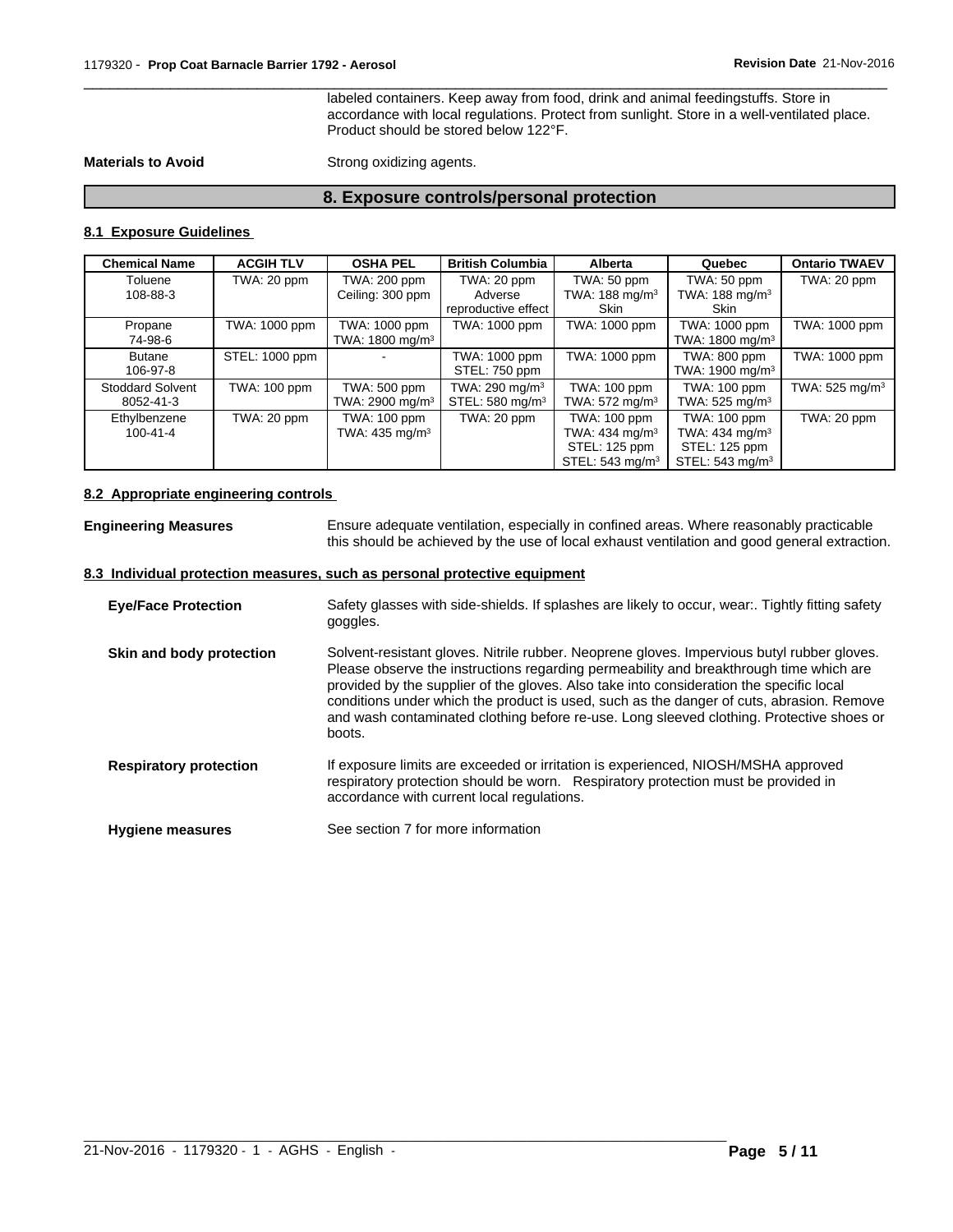# **9. Physical and chemical properties**

 $\overline{\phantom{a}}$  ,  $\overline{\phantom{a}}$  ,  $\overline{\phantom{a}}$  ,  $\overline{\phantom{a}}$  ,  $\overline{\phantom{a}}$  ,  $\overline{\phantom{a}}$  ,  $\overline{\phantom{a}}$  ,  $\overline{\phantom{a}}$  ,  $\overline{\phantom{a}}$  ,  $\overline{\phantom{a}}$  ,  $\overline{\phantom{a}}$  ,  $\overline{\phantom{a}}$  ,  $\overline{\phantom{a}}$  ,  $\overline{\phantom{a}}$  ,  $\overline{\phantom{a}}$  ,  $\overline{\phantom{a}}$ 

# **9.1 Information on basic physical and chemical properties**

| <b>Physical state</b>                                        | Aerosol compressed liquefied gas |                          |
|--------------------------------------------------------------|----------------------------------|--------------------------|
| Appearance                                                   | No information available         |                          |
| Color                                                        | Gray                             |                          |
| Odor                                                         | Hydrocarbon-like                 |                          |
| <b>Odor Threshold</b>                                        | No information available         |                          |
| <b>Property</b>                                              | Values                           | Remarks • Methods        |
| рH                                                           |                                  | No information available |
| <b>Melting/freezing point</b><br>Boiling point/boiling range |                                  | No information available |
| <b>Flash Point</b>                                           | $<$ -104 °C / $<$ -156 °F        |                          |
| <b>Evaporation rate</b>                                      |                                  | No information available |
| <b>Flammability (solid, gas)</b>                             |                                  | No information available |
| <b>Flammability Limits in Air</b>                            |                                  |                          |
| upper flammability limit                                     |                                  | No information available |
| lower flammability limit                                     |                                  | No information available |
| Vapor pressure                                               |                                  | No information available |
| Vapor density                                                |                                  | No information available |
| <b>Specific Gravity</b>                                      | 0.915                            |                          |
| <b>Water solubility</b>                                      |                                  | No information available |
| Solubility in other solvents                                 |                                  | No information available |
| <b>Partition coefficient</b>                                 |                                  | No information available |
| <b>Autoignition temperature</b>                              |                                  | No information available |
| Decomposition temperature                                    |                                  | No information available |
| <b>Viscosity, kinematic</b>                                  | $< 20$ mm $2/s$                  |                          |
| Viscosity, dynamic                                           |                                  | No information available |
| <b>Explosive properties</b>                                  |                                  | No information available |
| <b>Oxidizing Properties</b>                                  |                                  | No information available |
| 9.2 Other information                                        |                                  |                          |

# **Volatile organic compounds (VOC)** 610 g/L **content**

# **10. Stability and Reactivity**

#### **10.1 Reactivity**

No dangerous reaction known under conditions of normal use

#### **10.2 Chemical stability**

Stable under recommended storage conditions

#### **10.3 Possibility of hazardous reactions**

None under normal processing.

#### **10.4 Conditions to Avoid**

Keep away from heat, sparks and flames.

#### **10.5 Incompatible Materials**

Strong oxidizing agents.

#### **10.6 Hazardous Decomposition Products**

None under normal use conditions. Thermal decomposition can lead to release of irritating gases and vapors.

 $\_$  ,  $\_$  ,  $\_$  ,  $\_$  ,  $\_$  ,  $\_$  ,  $\_$  ,  $\_$  ,  $\_$  ,  $\_$  ,  $\_$  ,  $\_$  ,  $\_$  ,  $\_$  ,  $\_$  ,  $\_$  ,  $\_$  ,  $\_$  ,  $\_$  ,  $\_$  ,  $\_$  ,  $\_$  ,  $\_$  ,  $\_$  ,  $\_$  ,  $\_$  ,  $\_$  ,  $\_$  ,  $\_$  ,  $\_$  ,  $\_$  ,  $\_$  ,  $\_$  ,  $\_$  ,  $\_$  ,  $\_$  ,  $\_$  ,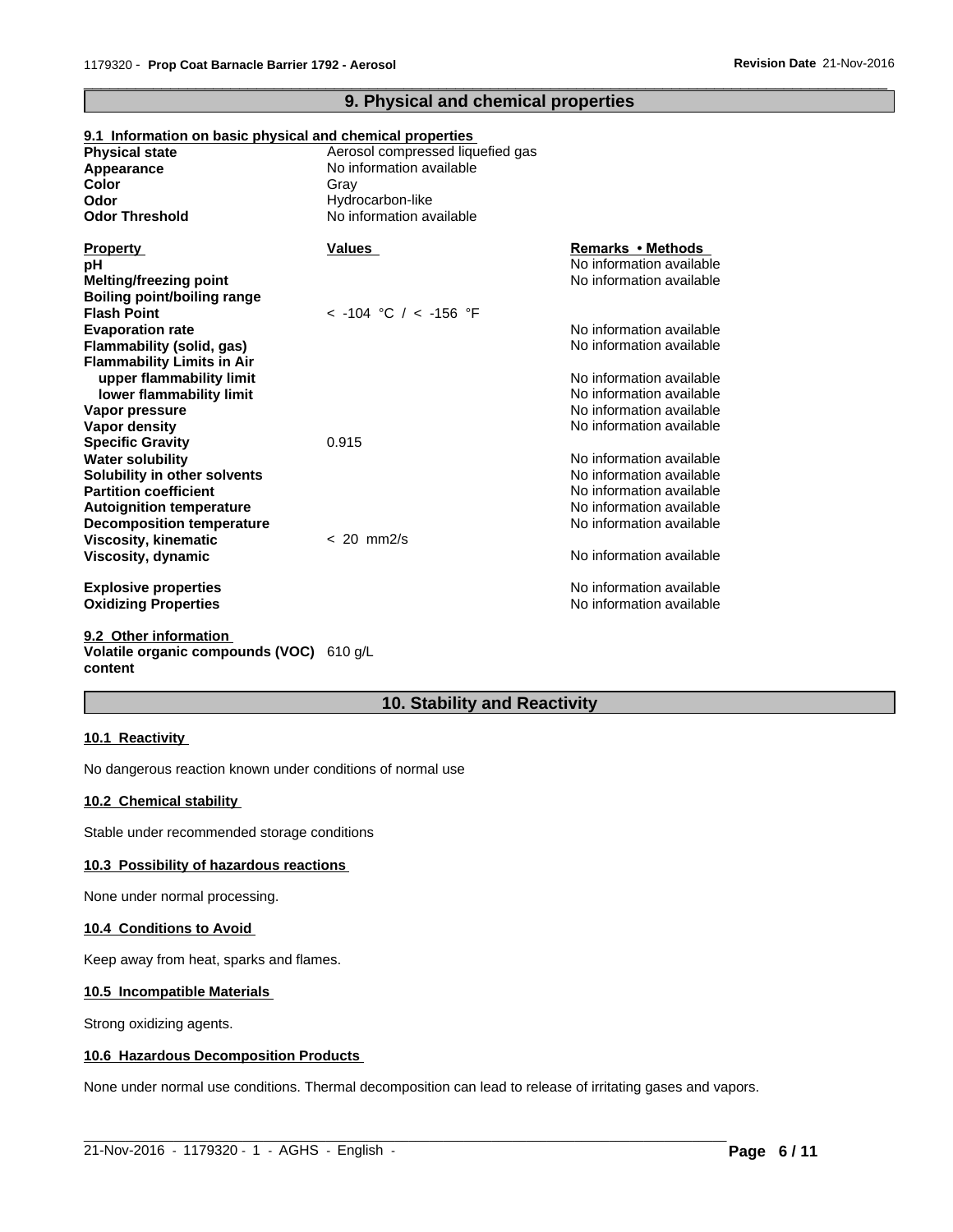# **11. Toxicological information**

 $\overline{\phantom{a}}$  ,  $\overline{\phantom{a}}$  ,  $\overline{\phantom{a}}$  ,  $\overline{\phantom{a}}$  ,  $\overline{\phantom{a}}$  ,  $\overline{\phantom{a}}$  ,  $\overline{\phantom{a}}$  ,  $\overline{\phantom{a}}$  ,  $\overline{\phantom{a}}$  ,  $\overline{\phantom{a}}$  ,  $\overline{\phantom{a}}$  ,  $\overline{\phantom{a}}$  ,  $\overline{\phantom{a}}$  ,  $\overline{\phantom{a}}$  ,  $\overline{\phantom{a}}$  ,  $\overline{\phantom{a}}$ 

#### **11.1 Acute toxicity**

**Numerical measures of toxicity: Product Information**

#### **The following values are calculated based on chapter 3.1 of the GHS document**

| Unknown Acute Toxicity | < 1% of the mixture consists of ingredient(s) of unknown toxicity |  |
|------------------------|-------------------------------------------------------------------|--|
|                        |                                                                   |  |

| Oral LD50          | 13,872.00 mg/kg |
|--------------------|-----------------|
| <b>Dermal LD50</b> | 63,900.00 mg/kg |
| LC50 (Vapor)       | 1,092.00 mg/l   |

# **Numerical measures of toxicity: Component Information**

| <b>Chemical Name</b>            | LD50 Oral        | <b>LD50 Dermal</b>       | <b>LC50 Inhalation</b>             |
|---------------------------------|------------------|--------------------------|------------------------------------|
| Toluene<br>108-88-3             | 2600 mg/kg (Rat) | $= 12000$ mg/kg (Rabbit) | $= 28.1$ mg/L (Rat) 4 h            |
| Propane<br>74-98-6              |                  | -                        | $= 658$ mg/L (Rat) 4 h             |
| ALIPHATIC NAPHTHA<br>64742-88-7 | 5000 mg/kg (Rat) | $=$ 3000 mg/kg (Rabbit)  | $> 5.28$ mg/L (Rat) 4 h            |
| <b>Butane</b><br>106-97-8       |                  |                          | $= 658$ g/m <sup>3</sup> (Rat) 4 h |
| Ethylbenzene<br>100-41-4        | 3500 mg/kg (Rat) | $= 15400$ mg/kg (Rabbit) | $= 17.2$ mg/L (Rat) 4 h            |

#### **11.2 Information on toxicological effects**

### **Skin corrosion/irritation**

Product Information • No information available Component Information • No information available

#### **Serious eye damage/eye irritation**

Product Information • No information available Component Information • No information available

#### **Respiratory or skin sensitization**

Product Information • No information available Component Information • No information available

#### **Germ cell mutagenicity**

Product Information

 $\overline{\cdot}$  No information available

Component Information

• No information available

# **Carcinogenicity**

Product Information

• The table below indicates whether each agency has listed any ingredient as a carcinogen

Component Information

• Contains a known or suspected carcinogen

| <b>Chemical Name</b>        | <b>ACGIH</b> | <b>IARC</b>    | <b>STATES</b><br>N | <b>OCU</b><br>ıβ<br> |
|-----------------------------|--------------|----------------|--------------------|----------------------|
| 007anc<br>TDenzene<br>— u 1 |              | --<br>`roup 2∟ |                    |                      |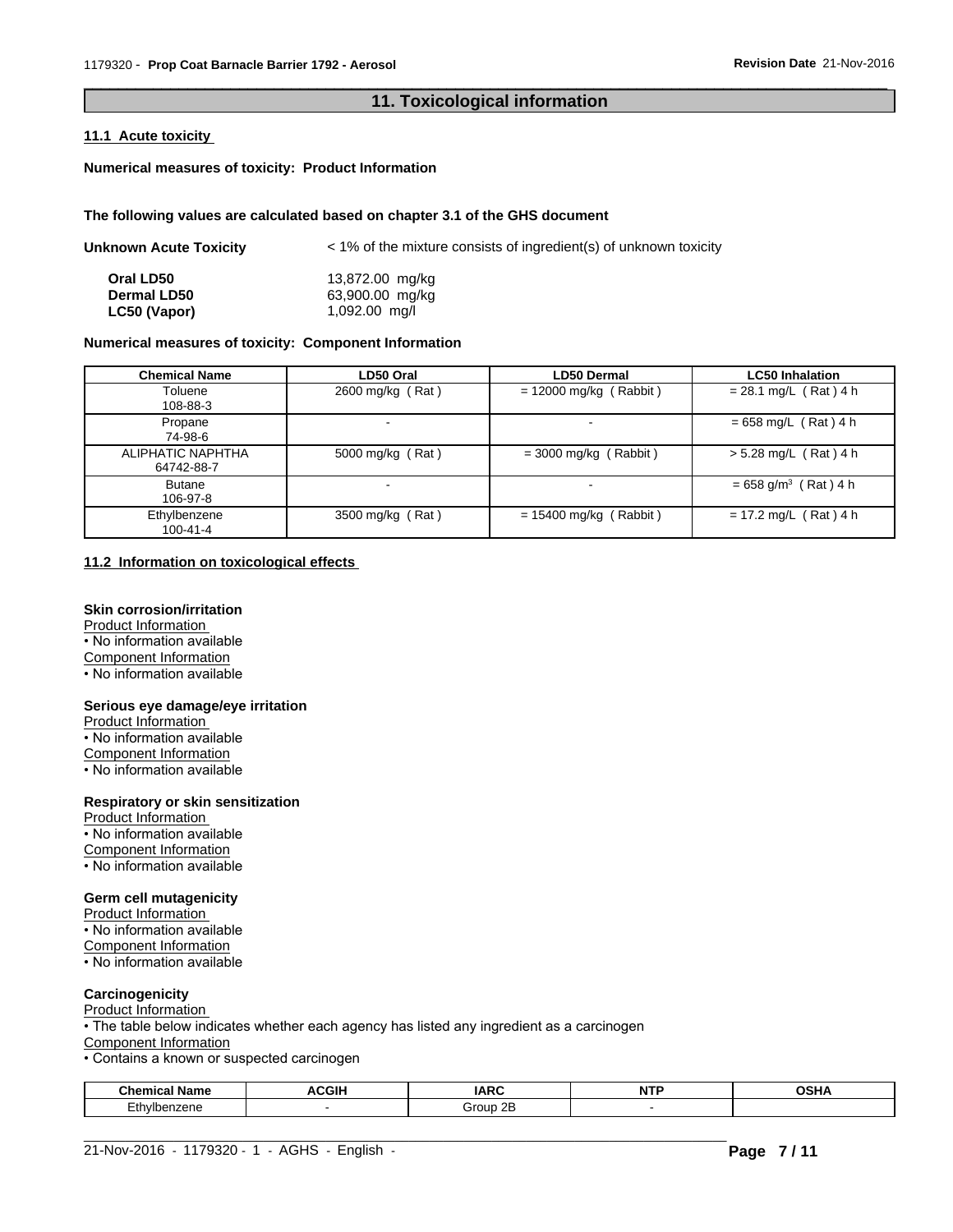#### **Revision Date** 21-Nov-2016

| $\mathbf{v}$<br>. |  |  |
|-------------------|--|--|
|                   |  |  |
|                   |  |  |

# **Reproductive toxicity**

Product Information

• No information available Component Information

• No information available

# **STOT - single exposure**

No information available

# **STOT - repeated exposure**

• No information available

# **Other adverse effects**

Product Information • No information available Component Information

• No information available

# **Aspiration hazard**

Product Information • Risk of serious damage to the lungs (by aspiration) Component Information • No information available

# **12. Ecological information**

# **12.1 Toxicity**

**Ecotoxicity No information available** 

22 % of the mixture consists of components(s) of unknown hazards to the aquatic environment

#### **Ecotoxicity effects**

| <b>Chemical Name</b>            | <b>Toxicity to algae</b>                                                                                                                                                                                                                                        | <b>Toxicity to fish</b>                                                                                                                                                                                                                                                                                                                                                                                                                                                                                                                             | Toxicity to daphnia and other<br>aquatic invertebrates                                    |
|---------------------------------|-----------------------------------------------------------------------------------------------------------------------------------------------------------------------------------------------------------------------------------------------------------------|-----------------------------------------------------------------------------------------------------------------------------------------------------------------------------------------------------------------------------------------------------------------------------------------------------------------------------------------------------------------------------------------------------------------------------------------------------------------------------------------------------------------------------------------------------|-------------------------------------------------------------------------------------------|
| Toluene<br>108-88-3             | EC50: 96 h Pseudokirchneriella<br>subcapitata 433 mg/L EC50: 72 h<br>Pseudokirchneriella subcapitata<br>12.5 mg/L static                                                                                                                                        | LC50: 96 h Pimephales promelas<br>15.22 - 19.05 mg/L flow-through<br>LC50: 96 h Pimephales promelas<br>12.6 mg/L static LC50: 96 h<br>Oncorhynchus mykiss 5.89 - 7.81<br>mg/L flow-through LC50: 96 h<br>Oncorhynchus mykiss 14.1 - 17.16<br>mg/L static LC50: 96 h<br>Oncorhynchus mykiss 5.8 mg/L<br>semi-static LC50: 96 h Lepomis<br>macrochirus 11.0 - 15.0 mg/L static<br>LC50: 96 h Oryzias latipes 54 mg/L<br>static LC50: 96 h Poecilia reticulata<br>28.2 mg/L semi-static LC50: 96 h<br>Poecilia reticulata 50.87 - 70.34<br>mg/L static | EC50: 48 h Daphnia magna 5.46 -<br>9.83 mg/L Static EC50: 48 h<br>Daphnia magna 11.5 mg/L |
| ALIPHATIC NAPHTHA<br>64742-88-7 | EC50: 96 h Pseudokirchneriella<br>subcapitata 450 mg/L                                                                                                                                                                                                          | LC50: 96 h Pimephales promelas<br>800 mg/L static                                                                                                                                                                                                                                                                                                                                                                                                                                                                                                   | EC50: 48 h Daphnia magna 100<br>mq/L                                                      |
| Ethylbenzene<br>$100 - 41 - 4$  | EC50: 72 h Pseudokirchneriella<br>subcapitata 4.6 mg/L EC50: 96 h<br>Pseudokirchneriella subcapitata 438<br>mg/L EC50: 72 h<br>Pseudokirchneriella subcapitata 2.6<br>- 11.3 mg/L static EC50: 96 h<br>Pseudokirchneriella subcapitata 1.7<br>- 7.6 mg/L static | LC50: 96 h Oncorhynchus mykiss<br>11.0 - 18.0 mg/L static LC50: 96 h<br>Oncorhynchus mykiss 4.2 mg/L<br>semi-static LC50: 96 h Pimephales<br>promelas 7.55 - 11 mg/L<br>flow-through LC50: 96 h Lepomis<br>macrochirus 32 mg/L static LC50:<br>96 h Pimephales promelas 9.1 -                                                                                                                                                                                                                                                                       | EC50: 48 h Daphnia magna 1.8 -<br>2.4 mg/L                                                |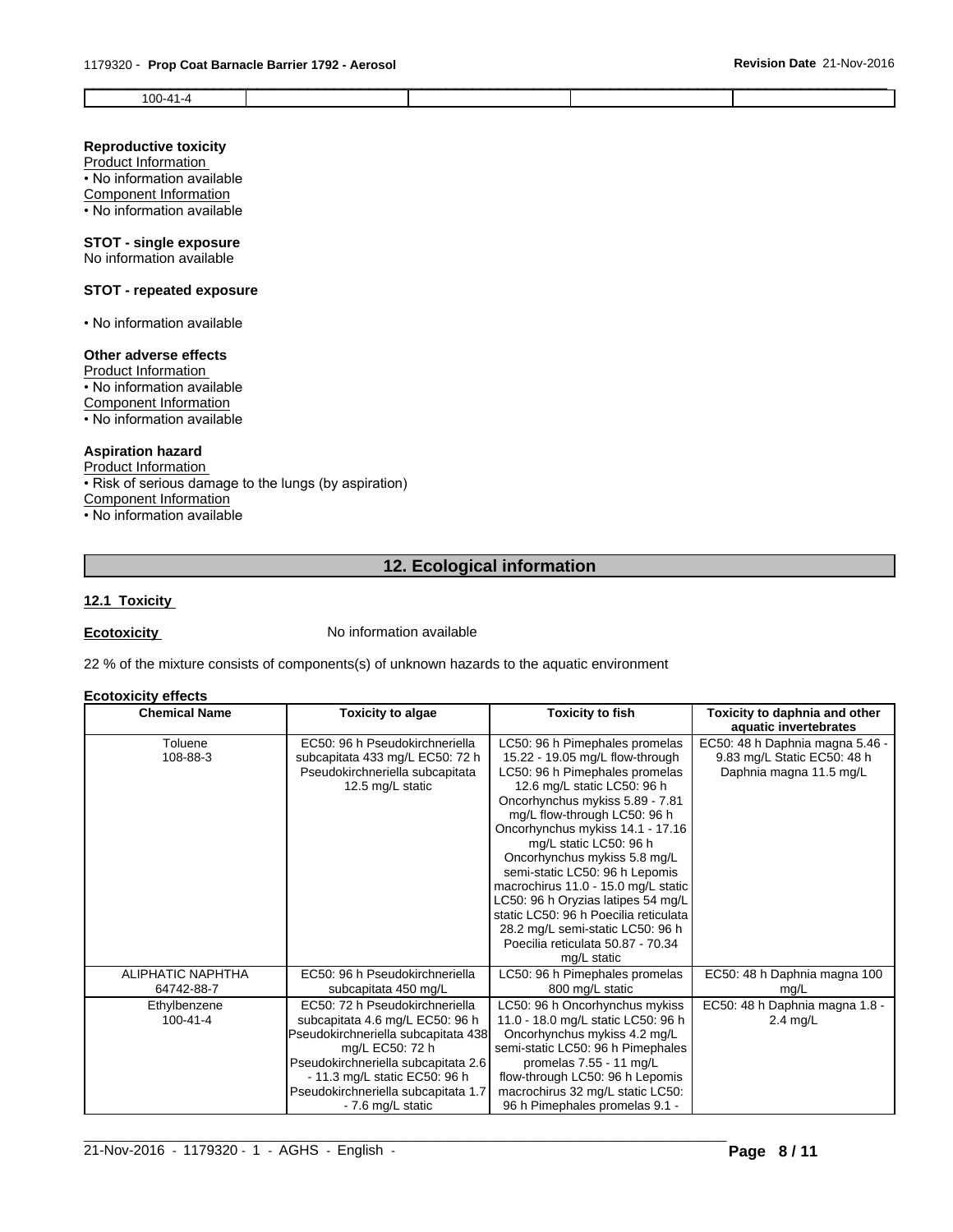| 96 h Poecilial<br>LC50:<br>. static<br>5.6 ma |
|-----------------------------------------------|
| reticulata 9.6 mg/L static                    |

# **12.2 Persistence and degradability**

No information available.

#### **12.3 Bioaccumulative potential**

Discharge into the environment must be avoided

| <b>Chemical Name</b>      | log Pow |
|---------------------------|---------|
| Toluene<br>108-88-3       | 2.65    |
| Propane<br>74-98-6        | 2.3     |
| <b>Butane</b><br>106-97-8 | 2.89    |
| Ethylbenzene<br>100-41-4  | 3.118   |

#### **12.4 Mobility in soil**

No information available.

#### **12.5 Other adverse effects**

No information available

# **13. Disposal Considerations**

#### **13.1 Waste treatment methods**

This material, as supplied, is not a hazardous waste according to Federal regulations (40 CFR 261). This material could become a hazardous waste if it is mixed with or otherwise comes in contact with a hazardous waste, if chemical additions are made to this material, or if the material is processed or otherwise altered. Consult 40 CFR 261 to determine whether the altered material is a hazardous waste. Consult the appropriate state, regional, or local regulations for additional requirements.

# **14. Transport Information**

| <b>DOT</b><br>Proper shipping name  | UN1950, Aerosols, Flammable, 2.1, Limited Quantity (LTD QTY Label required) |
|-------------------------------------|-----------------------------------------------------------------------------|
| <u>MEX</u>                          | no data available                                                           |
| <b>IMDG</b><br>Proper shipping name | UN1950, Aerosols, 2.1 (-18 °C c.c.), LTD QTY (LTD QTY Label required)       |
| <b>IATA</b><br>Proper shipping name | UN1950, Aerosols, 2.1, LTD QTY (LTD QTY AND FLAMMABLE GAS Label required)   |

# **15. Regulatory information**

 $\_$  ,  $\_$  ,  $\_$  ,  $\_$  ,  $\_$  ,  $\_$  ,  $\_$  ,  $\_$  ,  $\_$  ,  $\_$  ,  $\_$  ,  $\_$  ,  $\_$  ,  $\_$  ,  $\_$  ,  $\_$  ,  $\_$  ,  $\_$  ,  $\_$  ,  $\_$  ,  $\_$  ,  $\_$  ,  $\_$  ,  $\_$  ,  $\_$  ,  $\_$  ,  $\_$  ,  $\_$  ,  $\_$  ,  $\_$  ,  $\_$  ,  $\_$  ,  $\_$  ,  $\_$  ,  $\_$  ,  $\_$  ,  $\_$  ,

# **15.1 International Inventories**

| <b>TSCA</b>          | Complies |
|----------------------|----------|
| DSL                  | Complies |
| <b>EINECS/ELINCS</b> | Complies |
| <b>ENCS</b>          |          |
| <b>IECSC</b>         | Complies |
| <b>KECL</b>          | Complies |
| <b>PICCS</b>         | Complies |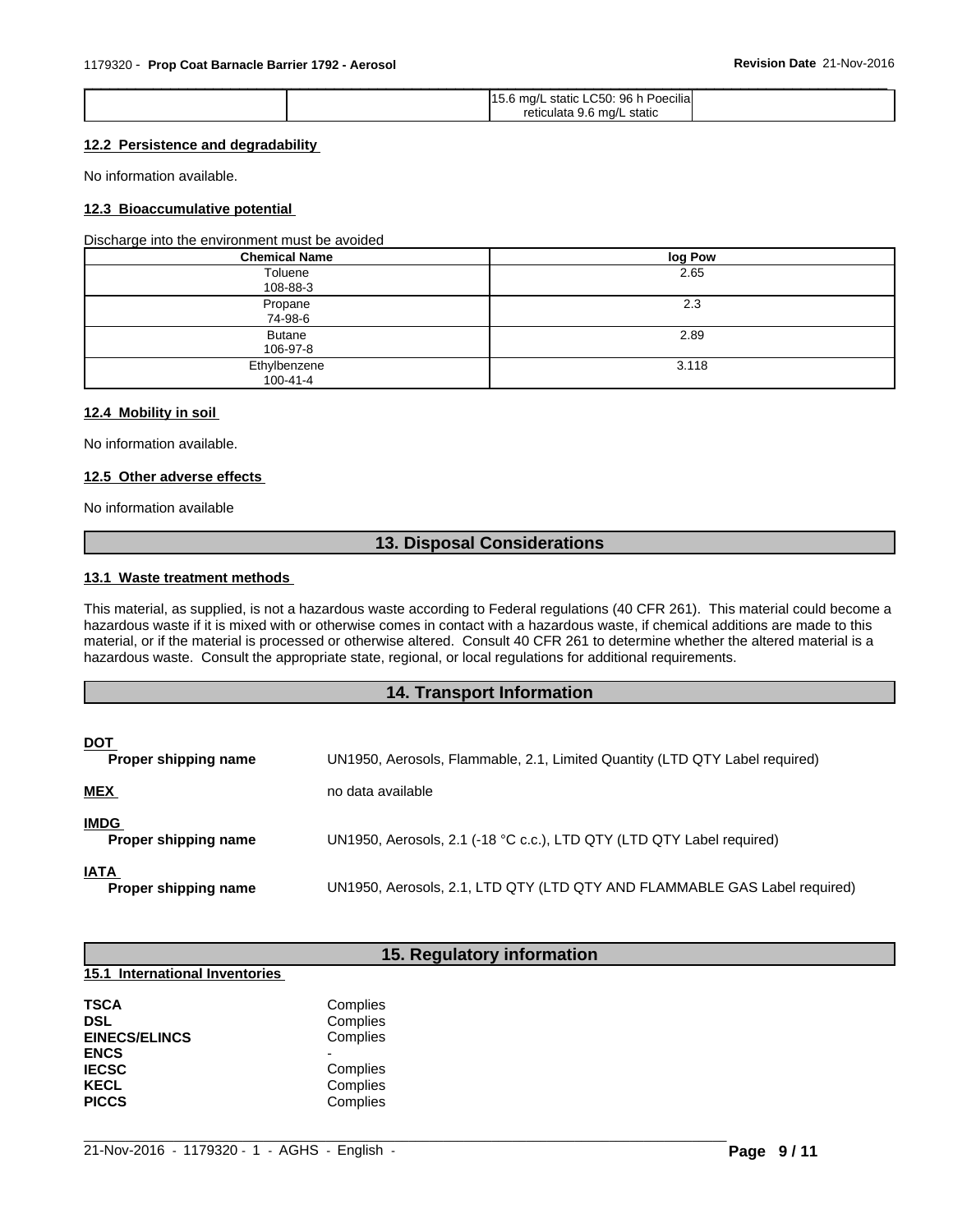| <b>AICS</b>  | Complies |
|--------------|----------|
| <b>NZIoC</b> | -        |

**AICS** Complies

**TSCA** - United States Toxic Substances Control Act Section 8(b) Inventory

**DSL** - Canadian Domestic Substances List

**EINECS/ELINCS** - European Inventory of Existing Chemical Substances/European List of Notified Chemical Substances

**PICCS** - Philippines Inventory of Chemicals and Chemical Substances

**ENCS** - Japan Existing and New Chemical Substances

**IECSC** - China Inventory of Existing Chemical Substances

**KECL** - Korean Existing and Evaluated Chemical Substances

**PICCS** - Philippines Inventory of Chemicals and Chemical Substances

**AICS** - Australian Inventory of Chemical Substances

**NZIoC** - New Zealand Inventory of Chemicals

#### **15.2 U.S. Federal Regulations**

#### **SARA 313**

Section 313 of Title III of the Superfund Amendments and Reauthorization Act of 1986 (SARA). This product contains a chemical or chemicals which are subject to the reporting requirements of the Act and Title 40 of the Code of Federal Regulations, Part 372:

 $\overline{\phantom{a}}$  ,  $\overline{\phantom{a}}$  ,  $\overline{\phantom{a}}$  ,  $\overline{\phantom{a}}$  ,  $\overline{\phantom{a}}$  ,  $\overline{\phantom{a}}$  ,  $\overline{\phantom{a}}$  ,  $\overline{\phantom{a}}$  ,  $\overline{\phantom{a}}$  ,  $\overline{\phantom{a}}$  ,  $\overline{\phantom{a}}$  ,  $\overline{\phantom{a}}$  ,  $\overline{\phantom{a}}$  ,  $\overline{\phantom{a}}$  ,  $\overline{\phantom{a}}$  ,  $\overline{\phantom{a}}$ 

| <b>Chemical Name</b>     | <b>SARA 313 - Threshold Values %</b> |
|--------------------------|--------------------------------------|
| Zinc<br>7440-66-6        | 1.0                                  |
| Toluene<br>108-88-3      | 0.1                                  |
| Ethylbenzene<br>100-41-4 | 0.1                                  |

#### **15.3 Pesticide Information**

Not applicable

#### **15.4 U.S. State Regulations**

#### **California Proposition 65**

This product contains the following Proposition 65 chemicals:

| <b>Chemical Name</b>    | California Prop. 65                                                     |
|-------------------------|-------------------------------------------------------------------------|
| Toluene - 108-88-3      | Developmental<br>Female Reproductive                                    |
| Ethylbenzene - 100-41-4 | Carcinogen                                                              |
| Lead - 7439-92-1        | Carcinogen<br>Developmental<br>Female Reproductive<br>Male Reproductive |
| Cadmium - 7440-43-9     | Carcinogen<br>Developmental<br>Male Reproductive                        |
| Benzene - 71-43-2       | Carcinogen<br>Developmental<br>Male Reproductive                        |

# **16. Other information**

| <u>NFPA</u> | <b>Health Hazard 2</b> | Flammability 4 | Instability (            | <b>Physical and chemical</b><br>hazards * |
|-------------|------------------------|----------------|--------------------------|-------------------------------------------|
| <u>HMIS</u> | Health Hazard 2*       | Flammability 4 | <b>Physical Hazard 0</b> | Personal protection X                     |

#### **Legend:**

*ACGIH (American Conference of Governmental Industrial Hygienists) Ceiling* (C) *DOT (Department of Transportation) EPA (Environmental Protection Agency) IARC (International Agency for Research on Cancer)*